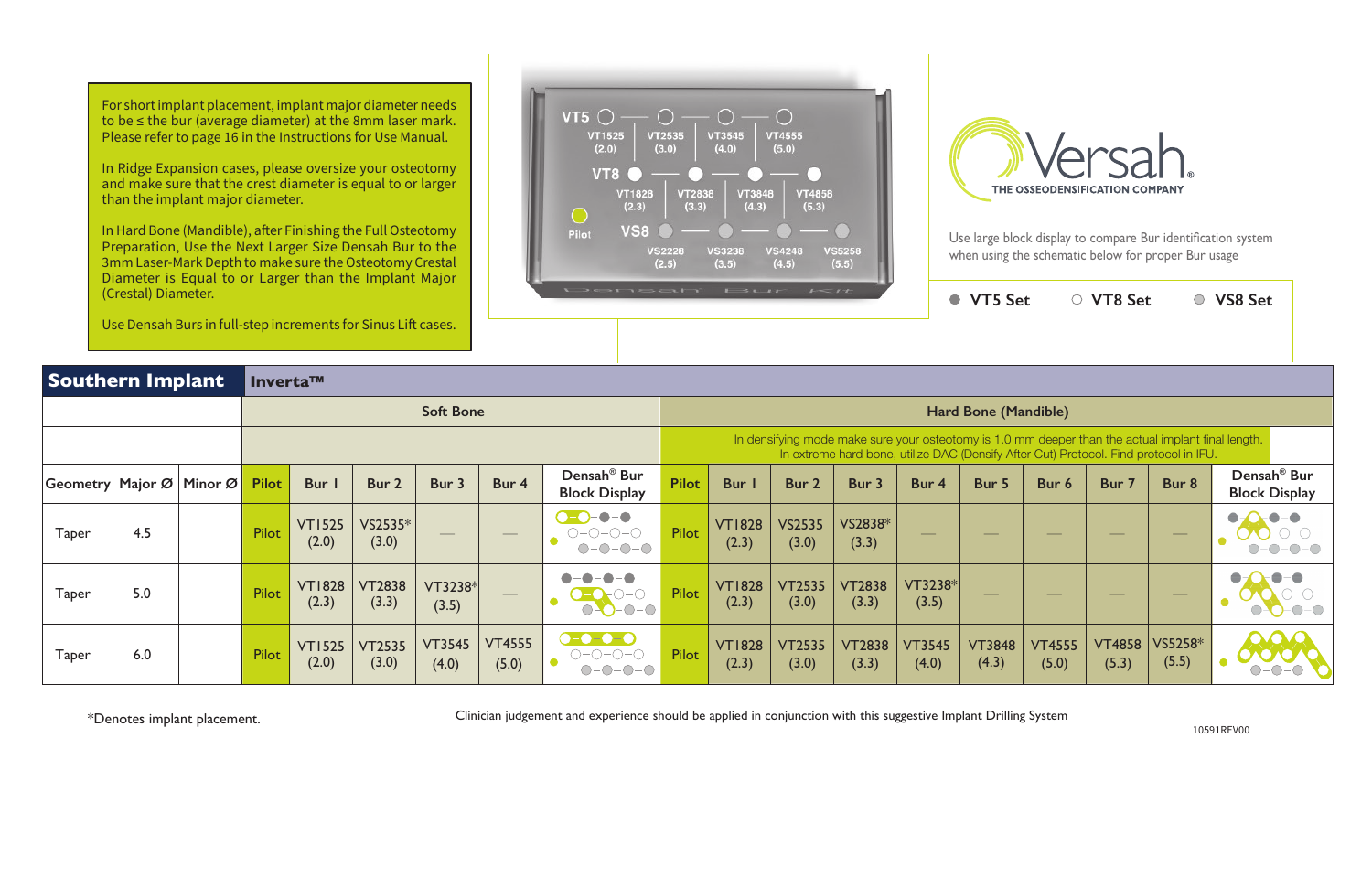For short implant placement, implant major diameter needs to be ≤ the bur (average diameter) at the 8mm laser mark. Please refer to page 16 in the Instructions for Use Manual.

|                                | Densifying Mode CCW (800-1500) RPMs / Cutting Mode CW (800-1500) RPMs |         |              |                        |                                  |                   |                          |                                                 |              |                        |                        |                        |                        |                             |                                                                                       |       |                                                                                                    |
|--------------------------------|-----------------------------------------------------------------------|---------|--------------|------------------------|----------------------------------|-------------------|--------------------------|-------------------------------------------------|--------------|------------------------|------------------------|------------------------|------------------------|-----------------------------|---------------------------------------------------------------------------------------|-------|----------------------------------------------------------------------------------------------------|
| <b>Southern Implant</b>        |                                                                       |         |              |                        | <b>Internal Octagon Implants</b> |                   |                          |                                                 |              |                        |                        |                        |                        |                             |                                                                                       |       |                                                                                                    |
|                                |                                                                       |         |              |                        |                                  | <b>Soft Bone</b>  |                          |                                                 |              |                        |                        |                        |                        | <b>Hard Bone (Mandible)</b> |                                                                                       |       |                                                                                                    |
|                                |                                                                       |         |              |                        |                                  |                   |                          |                                                 |              |                        |                        |                        |                        |                             | In extreme hard bone, utilize DAC (Densify After Cut) Protocol. Find protocol in IFU. |       | In densifying mode make sure your osteotomy is 1.0 mm deeper than the actual implant final length. |
| <b>Geometry</b>                | Major Ø                                                               | Minor Ø | <b>Pilot</b> | Bur I                  | Bur 2                            | Bur 3             | Bur 4                    | Densah <sup>®</sup> Bur<br><b>Block Display</b> | <b>Pilot</b> | <b>Bur</b> I           | Bur 2                  | Bur 3                  | Bur 4                  | Bur 5                       | Bur 6                                                                                 | Bur 7 | Densah <sup>®</sup> Bur<br><b>Block Display</b>                                                    |
| Straight                       | 3.3                                                                   | 3.3     | <b>Pilot</b> | <b>VT1828</b><br>(2.3) | VS2228*<br>(2.5)                 | $\frac{1}{2}$     | $\overline{\phantom{a}}$ | $\bullet$<br>$\bigcap$ $\bigcap$                | <b>Pilot</b> | <b>VT1828</b><br>(2.3) | VS2228*<br>(2.5)       |                        |                        |                             |                                                                                       |       |                                                                                                    |
| Straight                       | 4.1                                                                   | 4.1     | <b>Pilot</b> | <b>VT1525</b><br>(2.0) | $VT2535*$<br>(3.0)               | $\hspace{0.05cm}$ |                          | $O-O-O-O$                                       | <b>Pilot</b> | <b>VT1828</b><br>(2.3) | <b>VT2535</b><br>(3.0) | <b>VT2838</b><br>(3.3) | VS3238*<br>(3.5)       |                             |                                                                                       |       |                                                                                                    |
| Straight                       | 4.9                                                                   | 4.9     | Pilot        | <b>VT1525</b><br>(2.0) | <b>VT2535</b><br>(3.0)           | VT3545*<br>(4.0)  |                          | $\bullet$ - $\bullet$ - $\bullet$<br>$O-O$      | <b>Pilot</b> | <b>VT1828</b><br>(2.3) | <b>VT2535</b><br>(3.0) | <b>VT2838</b><br>(3.3) | <b>VT3545</b><br>(4.0) | VT3848*<br>(4.3)            |                                                                                       | —     |                                                                                                    |
| Wide<br>Restorative<br>Diamter | 5.0                                                                   | 5.0     | Pilot        | <b>VT1828</b><br>(2.0) | <b>VT2838</b><br>(3.0)           | VT3848*<br>(4.0)  |                          |                                                 | <b>Pilot</b> | <b>VT1525</b><br>(2.0) | <b>VT2535</b><br>(3.0) | <b>VT2838</b><br>(3.3) | <b>VT3545</b><br>(4.0) | <b>VT3848</b><br>(4.3)      | VS4248*<br>(4.5)                                                                      |       |                                                                                                    |

| $\sim$                 |                         |                        | VT5 Set                                                                               |                        | <b>VT8 Set</b>   |       | <b>VS8 Set</b>                                                                                     |
|------------------------|-------------------------|------------------------|---------------------------------------------------------------------------------------|------------------------|------------------|-------|----------------------------------------------------------------------------------------------------|
|                        |                         |                        |                                                                                       |                        |                  |       |                                                                                                    |
|                        | Mode CW (800-1500) RPMs |                        |                                                                                       |                        |                  |       |                                                                                                    |
|                        |                         |                        |                                                                                       |                        |                  |       |                                                                                                    |
|                        |                         |                        | Hard Bone (Mandible)                                                                  |                        |                  |       |                                                                                                    |
|                        |                         |                        | In extreme hard bone, utilize DAC (Densify After Cut) Protocol. Find protocol in IFU. |                        |                  |       | In densifying mode make sure your osteotomy is 1.0 mm deeper than the actual implant final length. |
| Bur I                  | Bur <sub>2</sub>        | Bur 3                  | Bur 4                                                                                 | Bur 5                  | Bur <sub>6</sub> | Bur 7 | Densah <sup>®</sup> Bur<br><b>Block Display</b>                                                    |
| <b>VT1828</b><br>(2.3) | VS2228*<br>(2.5)        |                        |                                                                                       |                        |                  |       |                                                                                                    |
| <b>VT1828</b><br>(2.3) | <b>VT2535</b><br>(3.0)  | <b>VT2838</b><br>(3.3) | VS3238*<br>(3.5)                                                                      |                        |                  |       |                                                                                                    |
| <b>VT1828</b><br>(2.3) | <b>VT2535</b><br>(3.0)  | <b>VT2838</b><br>(3.3) | <b>VT3545</b><br>(4.0)                                                                | VT3848*<br>(4.3)       |                  |       |                                                                                                    |
| <b>VT1525</b><br>(2.0) | <b>VT2535</b><br>(3.0)  | <b>VT2838</b><br>(3.3) | <b>VT3545</b><br>(4.0)                                                                | <b>VT3848</b><br>(4.3) | VS4248*<br>(4.5) |       |                                                                                                    |

\*Denotes implant placement.

10591REV00

Clinician judgement and experience should be applied in conjunction with this suggestive Implant Drilling System

In Ridge Expansion cases, please oversize your osteotomy and make sure that the crest diameter is equal to or larger than the implant major diameter.

In Hard Bone (Mandible), after Finishing the Full Osteotomy Preparation, Use the Next Larger Size Densah Bur to the 3mm Laser-Mark Depth to make sure the Osteotomy Crestal Diameter is Equal to or Larger than the Implant Major (Crestal) Diameter.

Use Densah Burs in full-step increments for Sinus Lift cases. Example: 2.0mm, 3.0mm, 4.0mm, 5.0mm





Use large block display to compare Bur identification system when using the schematic below for proper Bur usage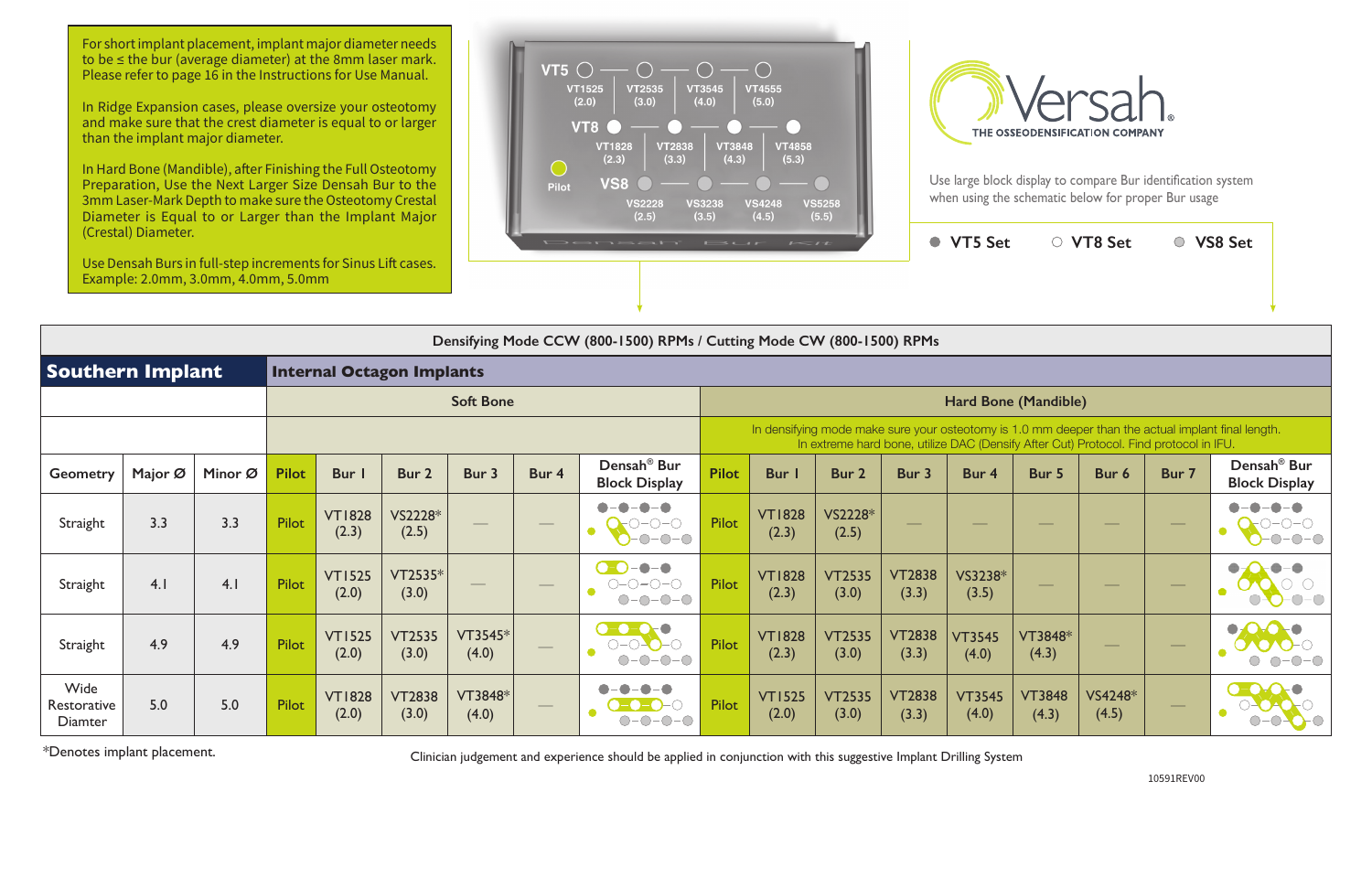|                         | (Clestal) Diditielei.<br>Use Densah Burs in full-step increments for Sinus Lift cases.<br>Example: 2.0mm, 3.0mm, 4.0mm, 5.0mm |         |              |                                             |                         |                  |                                   | Densah' Bur                                                           |              | $I = II$               |                                                                                       |                        | ● VT5 Set              |                                | ○ VT8 Set        |                   | ○ VS8 Set                                                                                          |
|-------------------------|-------------------------------------------------------------------------------------------------------------------------------|---------|--------------|---------------------------------------------|-------------------------|------------------|-----------------------------------|-----------------------------------------------------------------------|--------------|------------------------|---------------------------------------------------------------------------------------|------------------------|------------------------|--------------------------------|------------------|-------------------|----------------------------------------------------------------------------------------------------|
|                         |                                                                                                                               |         |              |                                             |                         |                  |                                   | Densifying Mode CCW (800-1500) RPMs / Cutting Mode CW (800-1500) RPMs |              |                        |                                                                                       |                        |                        |                                |                  |                   |                                                                                                    |
| <b>Southern Implant</b> |                                                                                                                               |         |              | Deep Conical Connection - (Co-Axis) Tapered |                         |                  |                                   |                                                                       |              |                        |                                                                                       |                        |                        |                                |                  |                   |                                                                                                    |
|                         |                                                                                                                               |         |              |                                             |                         | <b>Soft Bone</b> |                                   |                                                                       |              |                        |                                                                                       |                        |                        | Hard Bone (Mandible)           |                  |                   |                                                                                                    |
|                         |                                                                                                                               |         |              |                                             |                         |                  |                                   |                                                                       |              |                        | In extreme hard bone, utilize DAC (Densify After Cut) Protocol. Find protocol in IFU. |                        |                        |                                |                  |                   | In densifying mode make sure your osteotomy is 1.0 mm deeper than the actual implant final length. |
| Geometry                | Major Ø                                                                                                                       | Minor Ø | <b>Pilot</b> | Bur                                         | Bur 2                   | Bur 3            | Bur 4                             | Densah <sup>®</sup> Bur<br><b>Block Display</b>                       | <b>Pilot</b> | <b>Bur</b>             | Bur 2                                                                                 | Bur 3                  | Bur 4                  | Bur 5                          | Bur 6            | Bur 7             | Densah <sup>®</sup> Bur<br><b>Block Display</b>                                                    |
| <b>Taper</b>            | 3.0                                                                                                                           | 2.1     | Pilot        | <b>VT1828*</b><br>(2.3)                     |                         |                  |                                   | $\bullet-\bullet$<br>$O$ -0-0-0<br>$O-O-O-O$                          | Pilot        | <b>VT1828</b><br>(2.3) | VS2228*<br>(2.5)                                                                      |                        |                        |                                |                  |                   | $-\bullet$<br>●<br>$-0-0-0$                                                                        |
| <b>Taper</b>            | 3.5                                                                                                                           | 2.4     | Pilot        | <b>VT1525</b><br>(2.0)                      | <b>VT1828*</b><br>(2.3) |                  | $\overbrace{\phantom{aaaaa}}^{x}$ | $\bullet$<br>$-0-0-0$<br>$-\bigcirc$                                  | Pilot        | <b>VT1828</b><br>(2.3) | VS2228*<br>(2.5)                                                                      |                        |                        |                                |                  | $\hspace{0.05cm}$ | $-0-$                                                                                              |
| <b>Taper</b>            | 4.0                                                                                                                           | 3.6     | Pilot        | <b>VT1828</b><br>(2.3)                      | VT2838*<br>(3.3)        |                  |                                   | $\bigcirc$ - $\bigcirc$ - $\bigcirc$<br>$O-O-O-O-$                    | Pilot        | <b>VT1828</b><br>(2.3) | <b>VT2535</b><br>(3.0)                                                                | <b>VT2838</b><br>(3.3) | VS3238*<br>(3.5)       | $\overbrace{\hspace{25mm}}^{}$ |                  |                   | $\bullet - \bullet$<br>$\bullet$ - $\bullet$<br>c<br>$O-O-O-O$                                     |
| <b>Taper</b>            | 5.0                                                                                                                           | 4.1     | Pilot        | <b>VT1828</b><br>(2.3)                      | <b>VT2838</b><br>(3.3)  | VT3848*<br>(4.3) |                                   | $ \bigcirc$                                                           | Pilot        | <b>VT1828</b><br>(2.3) | <b>VT2535</b><br>(3.0)                                                                | <b>VT2838</b><br>(3.3) | <b>VT3545</b><br>(4.0) | <b>VT3848</b><br>(4.3)         | VS4248*<br>(4.5) |                   | $\bullet \bullet \bullet \bullet$                                                                  |

\*Denotes implant placement.

Clinician judgement and experience should be applied in conjunction with this suggestive Implant Drilling System

For short implant placement, implant major diameter needs to be ≤ the bur (average diameter) at the 8mm laser mark. Please refer to page 16 in the Instructions for Use Manual.

In Ridge Expansion cases, please oversize your osteotomy and make sure that the crest diameter is equal to or larger than the implant major diameter.

In Hard Bone (Mandible), after Finishing the Full Osteotomy Preparation, Use the Next Larger Size Densah Bur to the 3mm Laser-Mark Depth to make sure the Osteotomy Crestal Diameter is Equal to or Larger than the Implant Major (Crestal) Diameter.





Use large block display to compare Bur identification system when using the schematic below for proper Bur usage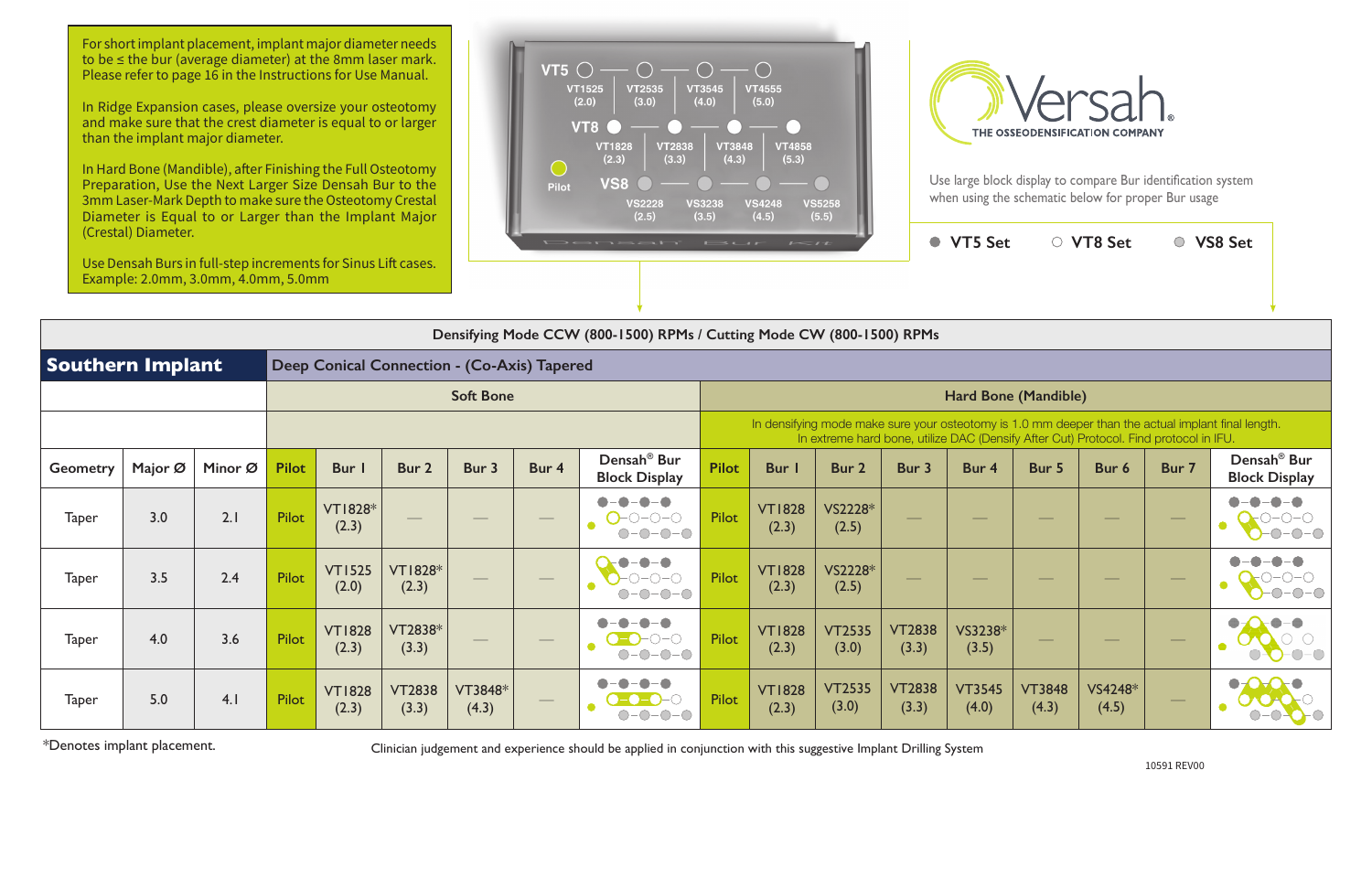| $\sim$ 1               |                                                                                       |                        | <b>VT5 Set</b>         | $\bigcirc$             | <b>VT8 Set</b>         |                         | <b>VS8 Set</b>                                                                                     |
|------------------------|---------------------------------------------------------------------------------------|------------------------|------------------------|------------------------|------------------------|-------------------------|----------------------------------------------------------------------------------------------------|
|                        |                                                                                       |                        |                        |                        |                        |                         |                                                                                                    |
|                        | Mode CW (800-1500) RPMs                                                               |                        |                        |                        |                        |                         |                                                                                                    |
| o-Axis)s               |                                                                                       |                        |                        |                        |                        |                         |                                                                                                    |
|                        |                                                                                       |                        |                        | Hard Bone (Mandible)   |                        |                         |                                                                                                    |
|                        | In extreme hard bone, utilize DAC (Densify After Cut) Protocol. Find protocol in IFU. |                        |                        |                        |                        |                         | In densifying mode make sure your osteotomy is 1.0 mm deeper than the actual implant final length. |
| <b>Bur</b> I           | <b>Bur 2</b>                                                                          | Bur 3                  | Bur 4                  | Bur 5                  | Bur 6                  | Bur 7                   | Densah <sup>®</sup> Bur<br><b>Block Display</b>                                                    |
| <b>VT1828</b><br>(2.3) | VS2228*<br>(2.5)                                                                      |                        |                        |                        |                        |                         |                                                                                                    |
| <b>VT1525</b><br>(2.0) | <b>VT1828</b><br>(2.3)                                                                | VT2535*<br>(3.0)       |                        |                        |                        |                         |                                                                                                    |
| <b>VT1525</b><br>(2.0) | <b>VT2535</b><br>(3.0)                                                                | VT2838*<br>(3.3)       |                        |                        |                        |                         |                                                                                                    |
| <b>VT1828</b><br>(2.3) | <b>VT2535</b><br>(3.0)                                                                | <b>VT2838</b><br>(3.3) | VS3238*<br>(3.5)       |                        |                        |                         |                                                                                                    |
| <b>VT1828</b><br>(2.3) | <b>VT2535</b><br>(3.0)                                                                | <b>VT2838</b><br>(3.3) | VS3238*<br>(3.5)       |                        |                        |                         |                                                                                                    |
| <b>VT1828</b><br>(2.3) | <b>VT2535</b><br>(3.0)                                                                | <b>VT2838</b><br>(3.3) | <b>VT3545</b><br>(4.0) | VT3848*<br>(4.3)       |                        |                         |                                                                                                    |
| <b>VT1525</b><br>(2.0) | <b>VT2535</b><br>(3.0)                                                                | <b>VT2838</b><br>(3.3) | <b>VT3545</b><br>(4.0) | <b>VT3848</b><br>(4.3) | <b>VT4555</b><br>(5.0) | <b>VT4858*</b><br>(5.3) |                                                                                                    |

|                         | Densifying Mode CCW (800-1500) RPMs / Cutting Mode CW (800-1500) RPMs |         |              |                        |                        |                        |                         |                                                                                                                                                                                                                                                                                                                                                                                                                                                                                           |              |                        |                                                                                       |                        |                        |                        |                        |                  |                                                                                                    |
|-------------------------|-----------------------------------------------------------------------|---------|--------------|------------------------|------------------------|------------------------|-------------------------|-------------------------------------------------------------------------------------------------------------------------------------------------------------------------------------------------------------------------------------------------------------------------------------------------------------------------------------------------------------------------------------------------------------------------------------------------------------------------------------------|--------------|------------------------|---------------------------------------------------------------------------------------|------------------------|------------------------|------------------------|------------------------|------------------|----------------------------------------------------------------------------------------------------|
| <b>Southern Implant</b> |                                                                       |         |              |                        |                        |                        |                         | External Hex Tapered - TriNex Tapered - IT connection Tapered & (Co-Axis)s                                                                                                                                                                                                                                                                                                                                                                                                                |              |                        |                                                                                       |                        |                        |                        |                        |                  |                                                                                                    |
|                         |                                                                       |         |              |                        |                        | <b>Soft Bone</b>       |                         |                                                                                                                                                                                                                                                                                                                                                                                                                                                                                           |              |                        |                                                                                       |                        |                        | Hard Bone (Mandible)   |                        |                  |                                                                                                    |
|                         |                                                                       |         |              |                        |                        |                        |                         |                                                                                                                                                                                                                                                                                                                                                                                                                                                                                           |              |                        | In extreme hard bone, utilize DAC (Densify After Cut) Protocol. Find protocol in IFU. |                        |                        |                        |                        |                  | In densifying mode make sure your osteotomy is 1.0 mm deeper than the actual implant final length. |
| <b>Geometry</b>         | Major Ø                                                               | Minor Ø | <b>Pilot</b> | <b>Bur</b>             | Bur 2                  | Bur 3                  | Bur 4                   | Densah <sup>®</sup> Bur<br><b>Block Display</b>                                                                                                                                                                                                                                                                                                                                                                                                                                           | <b>Pilot</b> | Bur                    | Bur 2                                                                                 | Bur 3                  | Bur 4                  | Bur 5                  | Bur 6                  | Bur 7            | Densah <sup>®</sup> Bur<br><b>Block Display</b>                                                    |
| <b>Taper</b>            | 3.2                                                                   | 2.5     | Pilot        | <b>VT1828</b><br>(2.3) | VS2228*<br>(2.5)       |                        |                         | -0-0<br>-0-0<br>$\bullet$<br>$-0-0-0$                                                                                                                                                                                                                                                                                                                                                                                                                                                     | <b>Pilot</b> | <b>VT1828</b><br>(2.3) | VS2228*<br>(2.5)                                                                      |                        |                        |                        |                        |                  |                                                                                                    |
| <b>Taper</b>            | 3.5                                                                   | 3.0     | Pilot        | <b>VT1525</b><br>(2.0) | VS2228*<br>(2.5)       |                        |                         | $- - - - -$<br>$O-O-O-O$<br>$O - O - O - O$                                                                                                                                                                                                                                                                                                                                                                                                                                               | <b>Pilot</b> | <b>VT1525</b><br>(2.0) | <b>VT1828</b><br>(2.3)                                                                | $VT2535*$<br>(3.0)     |                        |                        |                        |                  |                                                                                                    |
| <b>Taper</b>            | 3.75                                                                  | 3.2     | Pilot        | <b>VT1525</b><br>(2.0) | VT2535*<br>(3.0)       |                        |                         | $\bullet$ $\bullet$<br>$ \bullet$<br>$O-O-O-O$<br>$-0-0-0$                                                                                                                                                                                                                                                                                                                                                                                                                                | <b>Pilot</b> | <b>VT1525</b><br>(2.0) | <b>VT2535</b><br>(3.0)                                                                | VT2838*<br>(3.3)       |                        |                        |                        |                  |                                                                                                    |
| <b>Taper</b>            | 4.0                                                                   | 3.7     | Pilot        | <b>VT1828</b><br>(2.3) | VT2838*<br>(3.3)       |                        |                         | $\bigcap_{\alpha\in\mathbb{C}}\bigcap_{\alpha\in\mathbb{C}}\bigcap_{\alpha\in\mathbb{C}}\bigcap_{\alpha\in\mathbb{C}}\bigcap_{\alpha\in\mathbb{C}}\bigcap_{\alpha\in\mathbb{C}}\bigcap_{\alpha\in\mathbb{C}}\bigcap_{\alpha\in\mathbb{C}}\bigcap_{\alpha\in\mathbb{C}}\bigcap_{\alpha\in\mathbb{C}}\bigcap_{\alpha\in\mathbb{C}}\bigcap_{\alpha\in\mathbb{C}}\bigcap_{\alpha\in\mathbb{C}}\bigcap_{\alpha\in\mathbb{C}}\bigcap_{\alpha\in\mathbb{C}}\bigcap_{\alpha\in\math$<br>$O-O-O-O$ | <b>Pilot</b> | <b>VT1828</b><br>(2.3) | <b>VT2535</b><br>(3.0)                                                                | <b>VT2838</b><br>(3.3) | VS3238*<br>(3.5)       |                        |                        |                  |                                                                                                    |
| <b>Taper</b>            | 4.3                                                                   | 3.7     | Pilot        | <b>VT1828</b><br>(2.3) | VT2838*<br>(3.3)       |                        |                         | ⊢( )−( )<br>$-0$ $ \bigcirc$                                                                                                                                                                                                                                                                                                                                                                                                                                                              | <b>Pilot</b> | <b>VT1828</b><br>(2.3) | <b>VT2535</b><br>(3.0)                                                                | <b>VT2838</b><br>(3.3) | VS3238*<br>(3.5)       |                        |                        |                  | $-C$                                                                                               |
| Taper                   | 5.0                                                                   | 4.2     | Pilot        | <b>VT1828</b><br>(2.3) | <b>VT2838</b><br>(3.3) | $VT3545*$<br>(4.0)     |                         | $\bullet$<br>-●<br>$O-O-O-0$<br>$\bullet$<br>$O-O-O-O$                                                                                                                                                                                                                                                                                                                                                                                                                                    | Pilot        | <b>VT1828</b><br>(2.3) | <b>VT2535</b><br>(3.0)                                                                | <b>VT2838</b><br>(3.3) | <b>VT3545</b><br>(4.0) | VT3848*<br>(4.3)       |                        |                  | OOOO<br>$O-O-O-$                                                                                   |
| <b>Taper</b>            | 6.0                                                                   | 5.0     | Pilot        | <b>VT1525</b><br>(2.0) | <b>VT2535</b><br>(3.0) | <b>VT3545</b><br>(4.0) | <b>VT4555*</b><br>(5.0) | <b>0-0-0-0</b><br>$O-O-O-O$<br>$O-O-O-O$                                                                                                                                                                                                                                                                                                                                                                                                                                                  | <b>Pilot</b> | <b>VT1525</b><br>(2.0) | <b>VT2535</b><br>(3.0)                                                                | <b>VT2838</b><br>(3.3) | <b>VT3545</b><br>(4.0) | <b>VT3848</b><br>(4.3) | <b>VT4555</b><br>(5.0) | VT4858*<br>(5.3) | $0 - 0.0 - 0.$<br>0-0-0-0<br>$O-O-O-$                                                              |

\*Denotes implant placement.

Clinician judgement and experience should be applied in conjunction with this suggestive Implant Drilling System

For short implant placement, implant major diameter needs to be ≤ the bur (average diameter) at the 8mm laser mark. Please refer to page 16 in the Instructions for Use Manual.

In Ridge Expansion cases, please oversize your osteotomy and make sure that the crest diameter is equal to or larger than the implant major diameter.

In Hard Bone (Mandible), after Finishing the Full Osteotomy Preparation, Use the Next Larger Size Densah Bur to the 3mm Laser-Mark Depth to make sure the Osteotomy Crestal Diameter is Equal to or Larger than the Implant Major (Crestal) Diameter.

Use Densah Burs in full-step increments for Sinus Lift cases. Example: 2.0mm, 3.0mm, 4.0mm, 5.0mm





Use large block display to compare Bur identification system when using the schematic below for proper Bur usage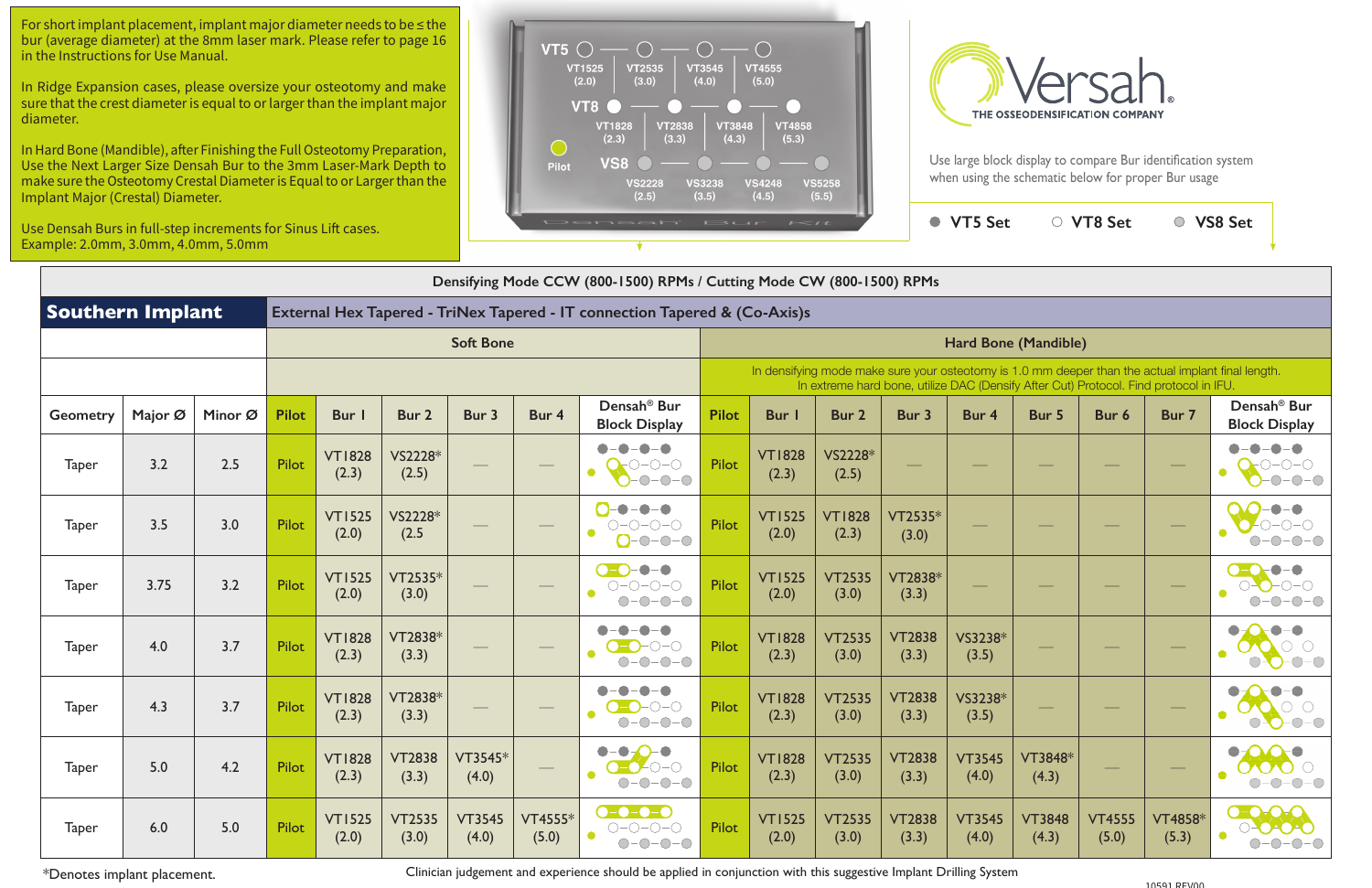Use large block display to compare Bur identification system when using the schematic below for proper Bur usage

|                         | (Crestal) Diameter. | Use Densah Burs in full-step increments for Sinus Lift cases.<br>Example: 2.0mm, 3.0mm, 4.0mm, 5.0mm |              |                        |                                     |                  |                   | Densah' Bur                                                                                                                                                             |              | $I \leq I$             |                        |                        | ● VT5 Set              |                                                                                       | ○ VT8 Set     |                          | ○ VS8 Set                                                                                          |
|-------------------------|---------------------|------------------------------------------------------------------------------------------------------|--------------|------------------------|-------------------------------------|------------------|-------------------|-------------------------------------------------------------------------------------------------------------------------------------------------------------------------|--------------|------------------------|------------------------|------------------------|------------------------|---------------------------------------------------------------------------------------|---------------|--------------------------|----------------------------------------------------------------------------------------------------|
|                         |                     |                                                                                                      |              |                        |                                     |                  |                   | Densifying Mode CCW (800-1500) RPMs / Cutting Mode CW (800-1500) RPMs                                                                                                   |              |                        |                        |                        |                        |                                                                                       |               |                          |                                                                                                    |
| <b>Southern Implant</b> |                     |                                                                                                      |              |                        | Internal Hex (M-Series) & (Co-Axis) |                  |                   |                                                                                                                                                                         |              |                        |                        |                        |                        |                                                                                       |               |                          |                                                                                                    |
|                         |                     |                                                                                                      |              |                        |                                     | <b>Soft Bone</b> |                   |                                                                                                                                                                         |              |                        |                        |                        |                        | Hard Bone (Mandible)                                                                  |               |                          |                                                                                                    |
|                         |                     |                                                                                                      |              |                        |                                     |                  |                   |                                                                                                                                                                         |              |                        |                        |                        |                        | In extreme hard bone, utilize DAC (Densify After Cut) Protocol. Find protocol in IFU. |               |                          | In densifying mode make sure your osteotomy is 1.0 mm deeper than the actual implant final length. |
| <b>Geometry</b>         | Major Ø             | Minor Ø                                                                                              | <b>Pilot</b> | Bur I                  | Bur 2                               | Bur 3            | Bur 4             | Densah <sup>®</sup> Bur<br><b>Block Display</b>                                                                                                                         | <b>Pilot</b> | Bur I                  | Bur 2                  | Bur 3                  | Bur 4                  | Bur 5                                                                                 | Bur 6         | Bur 7                    | Densah <sup>®</sup> Bur<br><b>Block Display</b>                                                    |
| <b>Taper</b>            | 3.50                | 3.00                                                                                                 | Pilot        | <b>VT1525</b><br>(2.0) | VS2228*<br>(3.0)                    |                  |                   | $-\bullet-\bullet$<br>$\bigcirc$ - $\bigcirc$ -<br>$\bigcirc\negmedspace-\bigcirc\negmedspace-\bigcirc\negmedspace-\bigcirc$<br>$-$ O $-$ O $-$ O $-$ O<br>$\bigcirc$ - | Pilot        | <b>VT1525</b><br>(2.0) | VS2228*<br>(3.0)       |                        |                        |                                                                                       |               |                          | $-\bullet-\bullet$<br>$\bullet$ -O-<br>$O-O-O-O$<br>$\bullet$                                      |
| <b>Taper</b>            | 4.20                | 3.40                                                                                                 | Pilot        | <b>VT1828</b><br>(2.3) | VT2838*<br>(3.3)                    |                  | $\hspace{0.05cm}$ | $O-O-O-O$                                                                                                                                                               | Pilot        | <b>VT1828</b><br>(2.3) | <b>VT2535</b><br>(3.0) | <b>VT2838</b><br>(3.3) | VS3238*<br>(3.5)       | $\frac{1}{2}$                                                                         | $\frac{1}{2}$ | $\overline{\phantom{m}}$ |                                                                                                    |
| <b>Taper</b>            | 5.00                | 3.40                                                                                                 | Pilot        | <b>VT1525</b><br>(2.0) | <b>VT2535</b><br>(3.0)              | VT3545*<br>(4.0) |                   | $\bullet$ -0-0-0<br>0-0-0-0                                                                                                                                             | Pilot        | <b>VT1525</b><br>(2.0) | <b>VT2535</b><br>(3.0) | <b>VT2838</b><br>(3.3) | <b>VT3545</b><br>(4.0) | VT3848*<br>(4.3)                                                                      |               |                          |                                                                                                    |

\*Denotes implant placement.

10591 REV00

Clinician judgement and experience should be applied in conjunction with this suggestive Implant Drilling System

For short implant placement, implant major diameter needs to be ≤ the bur (average diameter) at the 8mm laser mark. Please refer to page 16 in the Instructions for Use Manual.

In Ridge Expansion cases, please oversize your osteotomy and make sure that the crest diameter is equal to or larger than the implant major diameter.

In Hard Bone (Mandible), after Finishing the Full Osteotomy Preparation, Use the Next Larger Size Densah Bur to the 3mm Laser-Mark Depth to make sure the Osteotomy Crestal Diameter is Equal to or Larger than the Implant Major (Crestal) Diameter.



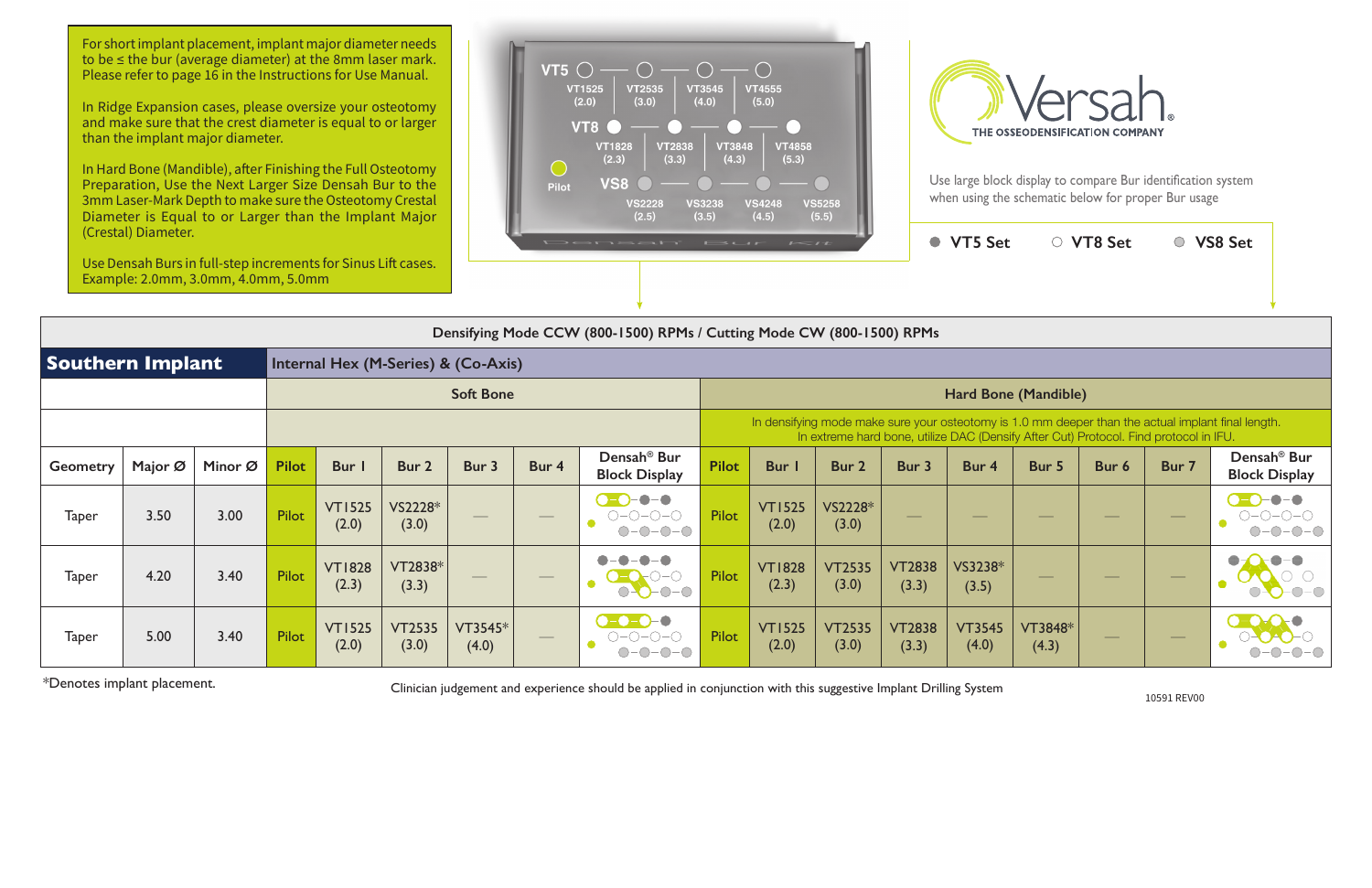Use large block display to compare Bur identification system when using the schematic below for proper Bur usage

|          | (Crestal) Diameter.<br>Use Densah Burs in full-step increments for Sinus Lift cases.<br>Example: 2.0mm, 3.0mm, 4.0mm, 5.0mm |         |              |                        |                        |                  |       | Densah <sup>*</sup> Bur Kit                                           |              |                        |                        |                        | ● VT5 Set                |                        | ○ VT8 Set                                                                             |       | ○ VS8 Set                                                                                          |
|----------|-----------------------------------------------------------------------------------------------------------------------------|---------|--------------|------------------------|------------------------|------------------|-------|-----------------------------------------------------------------------|--------------|------------------------|------------------------|------------------------|--------------------------|------------------------|---------------------------------------------------------------------------------------|-------|----------------------------------------------------------------------------------------------------|
|          |                                                                                                                             |         |              |                        |                        |                  |       |                                                                       |              |                        |                        |                        |                          |                        |                                                                                       |       |                                                                                                    |
|          |                                                                                                                             |         |              |                        |                        |                  |       | Densifying Mode CCW (800-1500) RPMs / Cutting Mode CW (800-1500) RPMs |              |                        |                        |                        |                          |                        |                                                                                       |       |                                                                                                    |
|          | <b>Southern Implant</b><br>Deep Conical Connection - (Co-Axis) Straight                                                     |         |              |                        |                        |                  |       |                                                                       |              |                        |                        |                        |                          |                        |                                                                                       |       |                                                                                                    |
|          |                                                                                                                             |         |              |                        |                        | <b>Soft Bone</b> |       |                                                                       |              |                        |                        |                        | Hard Bone (Mandible)     |                        |                                                                                       |       |                                                                                                    |
|          |                                                                                                                             |         |              |                        |                        |                  |       |                                                                       |              |                        |                        |                        |                          |                        | In extreme hard bone, utilize DAC (Densify After Cut) Protocol. Find protocol in IFU. |       | In densifying mode make sure your osteotomy is 1.0 mm deeper than the actual implant final length. |
| Geometry | Major Ø                                                                                                                     | Minor Ø | <b>Pilot</b> | Bur                    | Bur 2                  | Bur 3            | Bur 4 | Densah <sup>®</sup> Bur<br><b>Block Display</b>                       | <b>Pilot</b> | Bur                    | Bur 2                  | Bur 3                  | Bur 4                    | Bur 5                  | Bur 6                                                                                 | Bur 7 | Densah <sup>®</sup> Bur<br><b>Block Display</b>                                                    |
| Straight | 3.0                                                                                                                         | 3.0     | <b>Pilot</b> | <b>VT1828</b><br>(2.3) | VS2228*<br>(2.5)       |                  |       | $\bullet$<br>$O-O-C$<br>$\bullet$<br>$-0-0-0$                         | Pilot        | <b>VT1828</b><br>(2.3) | VS2228*<br>(2.5)       |                        |                          |                        |                                                                                       |       | $-0$ - $0$ - $\circ$                                                                               |
| Straight | 3.5                                                                                                                         | 3.5     | Pilot        | <b>VT1525</b><br>(2.0) | VT2535*<br>(3.0)       |                  |       | $-0$<br>$O-O-O-O$<br>$ \bigcirc$ $ \bigcirc$<br>$\bigcap$             | Pilot        | <b>VT1525</b><br>(2.0) | <b>VT1828</b><br>(2.3) | VT2535*<br>(3.0)       | $\overline{\phantom{a}}$ |                        |                                                                                       |       |                                                                                                    |
| Straight | 4.0                                                                                                                         | 4.0     | Pilot        | <b>VT1828</b><br>(2.3) | VT2838*<br>(3.3)       |                  |       | $-0-0-0$<br>$\bigcap$ –                                               | Pilot        | <b>VT1828</b><br>(2.3) | <b>VT2535</b><br>(3.0) | <b>VT2838</b><br>(3.3) | VS3238*<br>(3.5)         | $\frac{1}{2}$          |                                                                                       |       | $\bullet$ 0-0-0<br>$\bigcirc$                                                                      |
| Straight | 5.0                                                                                                                         | 5.0     | Pilot        | <b>VT1828</b><br>(2.3) | <b>VT2838</b><br>(3.3) | VT3848*<br>(4.3) |       | $\cdot$ $\bigcirc$<br>$ \bigcirc$ -<br>$-\bigcirc$                    | Pilot        | <b>VT1828</b><br>(2.3) | <b>VT2535</b><br>(3.0) | <b>VT2838</b><br>(3.3) | <b>VT3545</b><br>(4.0)   | <b>VT3848</b><br>(4.3) | <b>VT4248*</b><br>(4.5)                                                               |       | $\bullet$                                                                                          |

\*Denotes implant placement.

Clinician judgement and experience should be applied in conjunction with this suggestive Implant Drilling System

For short implant placement, implant major diameter needs to be ≤ the bur (average diameter) at the 8mm laser mark. Please refer to page 16 in the Instructions for Use Manual.

In Ridge Expansion cases, please oversize your osteotomy and make sure that the crest diameter is equal to or larger than the implant major diameter.

In Hard Bone (Mandible), after Finishing the Full Osteotomy Preparation, Use the Next Larger Size Densah Bur to the 3mm Laser-Mark Depth to make sure the Osteotomy Crestal Diameter is Equal to or Larger than the Implant Major (Crestal) Diameter.